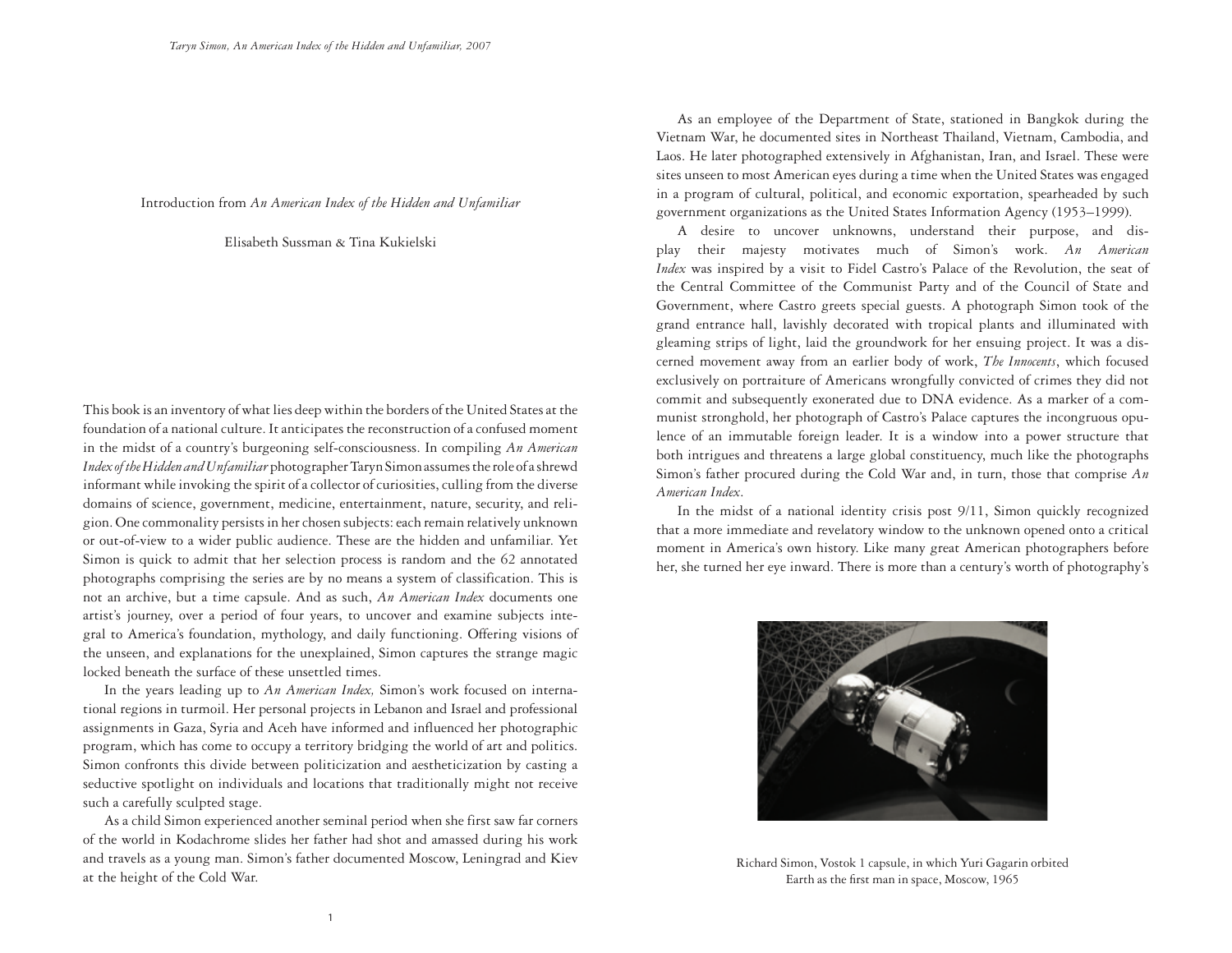social realist history proceeding *An American Index*, from Jacob Riis's late nineteenth century muckraking exposé of the impoverishment of Manhattan's lower east side in his acclaimed reform-inducing book *How the Other Half Lives*; to Lewis Hine's commitment to uncover child labor exploitation; to the government-supported Farm Security Administration's exhaustive documentation of poor, rural America. Though situated in the wake of these powerful reformist movements, Simon's project is not preeminently critical. Rather, there is a certain liberatory spirit to her work, which draws from other movements occurring throughout the history of American art, even those distanced from overarching political apparatuses. *An American Index* calls to mind the optimism rooted in the potential discovery of uncharted territories which has been so endemic to American art throughout its development, an ethos thrust to the fore with romanticized notions of the American landscape in nineteenth-century painting and complicated a century later by the indeterminacies, banalities, and strangeness of American culture exposed by flâneur photographers such as Diane Arbus, Walker Evans, and Robert Frank.

Simon's commitment to an aestheticized realism positions her closer to photographers like Frank or Evans, than it does to any romanticist tradition. Yet there is also something of the scientific realism of a nineteenth-century painter like Thomas Eakins coursing through the photographs of *An American Index*. Eakins's belief in the empirical, and later his reliance on photography as an aid to his precise renditions, made his view of the world one committed to a seductive, calculated beauty while nonetheless deeply entrenched in direct, hard facts. Simon's portraits of *The Innocents* align with Eakins's psychologically intimate figure studies, whereas the photographs of *An American Index* borrow more from the intense clinicism found in a painting like



Taryn Simon, *Interior of The Palace of the Revolution, Havana, Cuba,* 2002; Thomas Eakins, *The Gross Clinic,* 1875

Eakins's *The Gross Clinic* (1875). A crisply focused portrait of a doctor presiding over a bloody bone operation on a young boy, it utilizes a tight pyramidal structure illuminated by a sharp shaft of sunlight overhead. The direct sense of measurement, light, and form evident in each of Simon's compositions, especially the pseudoscientific subjects like that of the Hymenoplasty, the Serpent Handler or the Cryopreservation Unit, recall a nineteenth-century view of the world with all its expanded possibilities.

Since the 1970s, skepticism about the political efficacy of imagery has questioned the ability of the documentary to be interventionist in the face of aestheticization. Contested by artist-critics Martha Rosler and Allan Sekula, objectivity was implicated on the grounds that it was morally and ethically questionable. As a way out of this irresolvable dilemma, photographers of this era integrated image and text into a conceptualist, yet decisively socio-political context. The impact of this technique on art-making has been evident in Simon's practice since she inaugurated *The Innocents*, a project which directly responded to the photograph's potential to render an innocent man guilty; a number of *The Innocents* were wrongly accused due to erroneous photographic documentation supported by eye witnesses. Acknowledging the pitfalls of being seduced by imagery, or the risk in removing it from its relevant context, Simon is disciplined in her juxtaposition of image and text. She makes use of the annotated-photograph's capacity to engage and inform the public. Transforming that which is off-limits or under-the-radar into a visible and intelligible form, she confronts the divide between the privileged access of the few and the limited access of the public.

Sometimes Simon spends over a year researching each of these photographs and its accompanying text. Access takes time, effort, and commitment. Simon's application for admission often requires prolonged correspondence and screening before she is granted permission and, typically, that admission is subject to strict protocol. Her trip to Plum Island's Animal Disease Center required her to shower upon entering and exiting the facility and an earlier trip to the Avian Quarantine Facility delayed her entry onto Plum Island for two weeks due to fear of cross-contamination. When inside, Simon's tool is a large-format 4x5 camera, unless otherwise prohibited. Her lighting requirements make her equipment heavy and the shot she will take of her predetermined location is rarely decided upon before entering the site. David Levi Strauss writes about photography: "To be compelling, there must be tension in the work; if everything has been decided beforehand, there will be no tension and no compulsion to the work."1 The compulsion comes from an artist with a crisp artistic vision committed to the facts. The tension emerges from the high risk of failure. Sometimes, after months of negotiation, Simon admits to returning without a photograph that meets her artistic standards, yielding to the medium's preeminent principle of image above all else.

In Simon's photography, the American soil is wrapped up in a political, cultural, and economic quagmire, yet it never fails to offer unexpected splendors. As her photograph of a fireworks display informs us, this is where the largest American firework